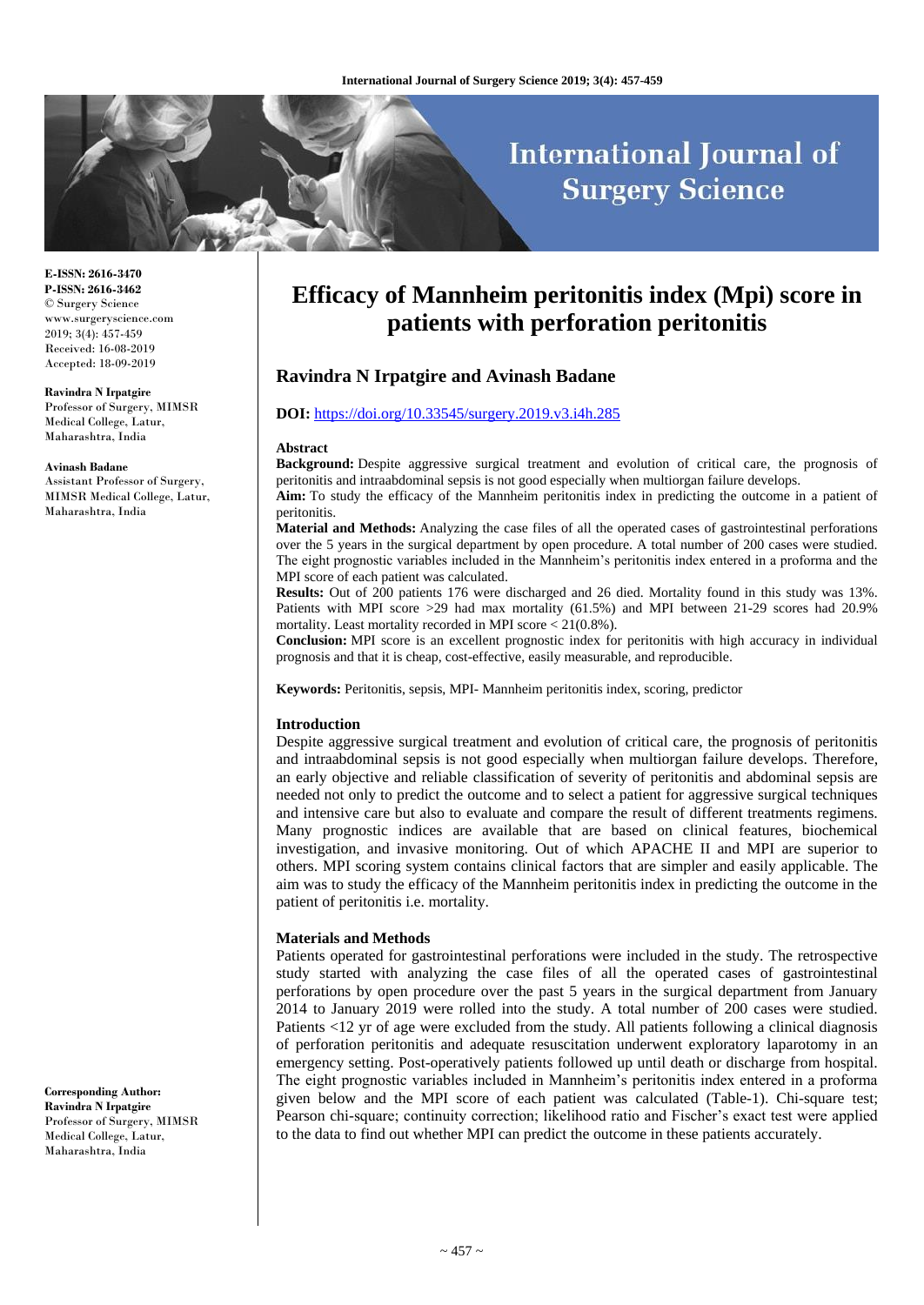**Table 1:** Mannheim's Peritonitis Index

| <b>Risk Factor</b>                       | Weight |
|------------------------------------------|--------|
| Age $>50$                                | 5      |
| Female gender                            | 5      |
| Organ failure                            |        |
| Malignancy                               |        |
| Preoperative duration of peritonitis >24 |        |
| Origin of sepsis not colonic             |        |
| Diffuse generalized peritonitis          | 6      |
| <b>Exudates</b>                          |        |
| Clear                                    |        |
| Cloudy, purulent                         | 6      |
| Fecal                                    | 12     |

## **Results**

In our study; two-third of patients i.e. 79.54% were below the age of 50 years and 77.4%were males. Organ failure was found to be present in 18% of patients. The most common isolated organ failure was renal (4%) followed by cardiovascular (3.5%) and the combination of two is 6 %.The combination of renal; pulmonary and cardiovascular system was at 1%. (Table 2) The majority of patients 65% in our study had an MPI score of <21 while 21.5% patients had MPI scores between 21 to 29 and 13% had MPI score > 29. (Table 3) The majority of patients 87% were

discharged and 13% expired. (Figure 1) Patients with MPI score  $>$  29 had max mortality (61.5%) and with MPI between scores, 21-29 had 20.9% mortality whereas the least mortality recorded in MPI score < 21(0.8%). (Table 4)

| Organ failed                    | <b>Frequency</b> | Percent |  |
|---------------------------------|------------------|---------|--|
| Renal                           |                  | 4.0     |  |
| Cardiovascular                  |                  | 3.5     |  |
| renal cardiovascular            | 12               | 6.0     |  |
| Pulmonary, cardiovascular       | 2                | 1.0     |  |
| Pulmonary                       |                  | 1.0     |  |
| renal and cns                   |                  | .5      |  |
| Renal, pulmonary                | 12 <sup>2</sup>  | 6.0     |  |
| <b>CNS</b>                      |                  | .5      |  |
| Renal pulmonary, cardiovascular |                  |         |  |

**Table 3:** MPI score among cases

| <b>MPI</b> score | <b>Frequency</b> | Percent |
|------------------|------------------|---------|
|                  |                  | 65.5    |
| 21-29            |                  | 21.5    |
| >29              | 26               | 13.0    |
| Total            |                  |         |

#### **Table 4:** MPI Score and the outcome

|           |         |                    | <b>Outcome</b>    |                | <b>Total</b> |
|-----------|---------|--------------------|-------------------|----------------|--------------|
|           |         |                    | <b>Discharged</b> | <b>Expired</b> |              |
| Mpi score | < 21    | Count              | 130               |                | 131          |
|           |         | % within Mpi score | 99.2%             | 0.8%           | 100.0%       |
|           | $21-29$ | Count              | 34                |                | 43           |
|           |         | % within Mpi score | 79.1%             | 20.9%          | 100.0%       |
|           | > 29    | Count              | 10                | 16             | 26           |
|           |         | % within Mpi score | 38.5%             | 61.5%          | 100.0%       |
| Total     |         | Count              | 174               | 26             | 200          |
|           |         | % within Mpi score | 87.0%             | 13.0%          | 100.0%       |





## **Discussion**

The prognosis of peritonitis and intraabdominal sepsis, particularly when multiorgan dysfunction develops, remains poor despite improvement in diagnosis and surgical and medical management of this condition. Early and objective classification of severity of peritonitis may help in selecting patients for aggressive surgical approach  $[1-4]$ . Several scoring systems have been developed for this purpose such as acute physiological and chronic health evaluation (APACHE), that considers 12 physiological variables [5], simplified acute physiological score (SAPS); sepsis severity score(SSS); Ranson's score; Mannheim's peritonitis index (MPI)<sup>[6-7]</sup>.

The concept of MPI to measure the prognostic outcome in these patients in the Indian setting is very much appealing and practically well suited, as India is a developing nation, there is always scarcity of resources. Therefore, if we can identify these high-risk patients of peritonitis or patients with the poor outcome; then the available resources can be better allocated and utilized.

Considering all these factors; this study was carried out at tertiary care MIMSR Medical College. We aimed to study the efficacy of MPI in predicting the outcome i.e. mortality in these patients of peritonitis. In our study; 16 out of 26 with MPI score >29 expired (61.5% mortality) while those with MPI scores between 21-29 had 20.9% mortality. On the other hand, those with MPI score <21 had 0.8% mortality. Therefore, this increase in mortality with an increase in MPI score was significant and it proved again that an MPI score of 21 could be taken as a threshold score above which there is a significant rise in mortality. This is comparable with findings of other international studies carried out for validation of MPI scores in predicting the outcome [8-10] .

So patients with MPI scores 21-29 are the ones who need to be aggressively managed and better resuscitated so that mortality in this group can be brought down. It allows us to identify these patients at risk i.e. those with MPI 21-29 and preferentially allocate them the limited resources available so that their